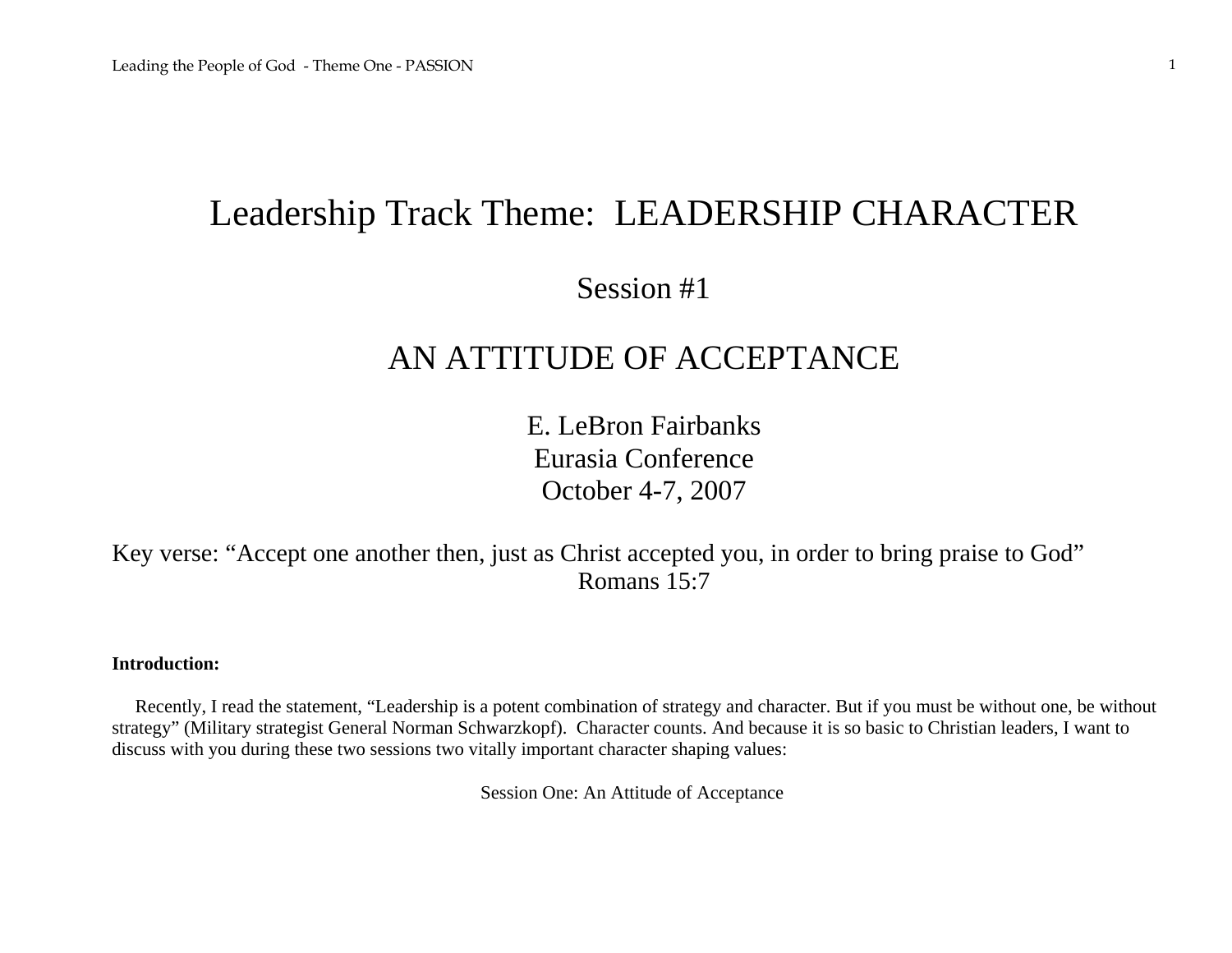#### Session two: The Blessing of Brokenness

 At the Madrid, Spain,2006 Ibero-American conference for Latino leaders in the Church of the Nazarene, I spoke to leaders on "The Joy and Pain of Leadership"



 I discussed the "pain" we experience when leaders hold tightly to a 'vision' of the future while ACCEPTING the 'realities' of the present, especially 'good and godly people who do not embrace the vision we have for our ministry assignment. This leadership position often produces pain for the leaders.

Six anchors were discussed to hold us steady in these times of conflict or collusion:

| * speak gracefully | * forgive freely  |
|--------------------|-------------------|
| * live gratefully  | * lead decisively |
| * listen intently  | * care deeply     |

 These "anchors" were suggested for leaders to hold us steady in the midst of pain (or storms) while leading others within the faith community for which we are responsible. I now see more clearly that some basic ATTITUDES are required in order for the leader to use the anchors referenced above.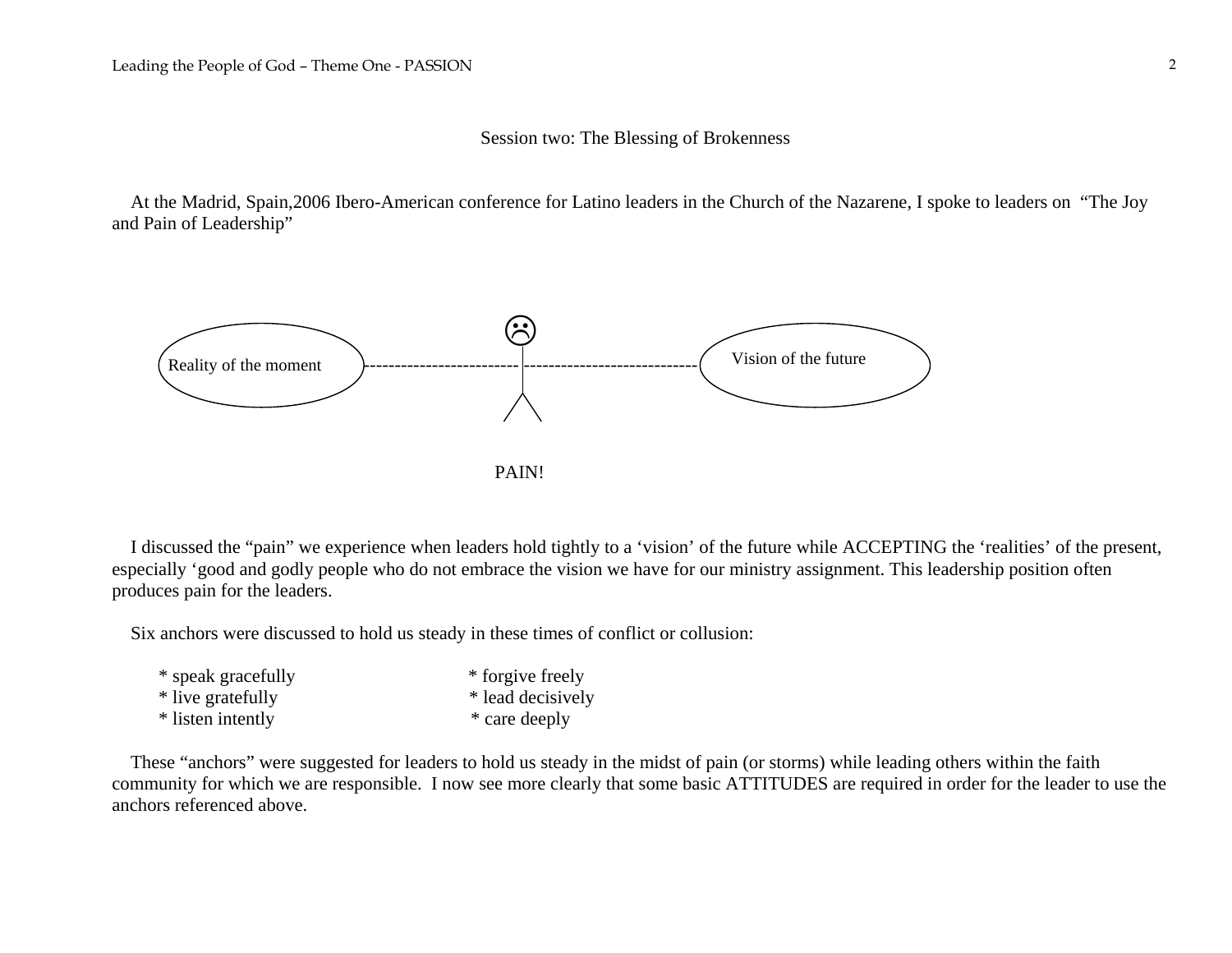In this session, I want to focus on one distinctively Christian attitude that leaders must cultivate if we are to be worthy our identity as Christlike leaders. I speak of the ATTITUDE OF ACCEPTANCE.

 The author of the book, CROSS CULTURAL CONNECTIONS, states that "what John 3:16 is to the unbeliever, Romans 15:7 is to the believer. Romans 15:7 reads: Accept one another then, just as Christ accepted you, in order to bring praise to God." Increasingly, this ATTITUDE of ACCEPTANCE must identify and define us as biblical servant leaders. It is the heart of all we are.

 "Acceptance" is the ability to communicate value, regard, worth and respect to others. It is the ability to make people feel significant, honored and esteemed. This is leading "with the mind of Christ." To intentionally accept and serve others is to love them.

 \* Acceptance is a profound biblical principle for Christian leaders, especially when good and godly people collide over vision and values in a community of faith.

 What is the opposite of acceptance? Is it not rejection? Hoes does the rejection by others make **you** feel? How do you think rejection of **others** make them feel? How does rejection of others within a community of faith affect your own relationship to God?

I believe this grace-filled Acceptance of Others is a core Christian leadership quality that must be cultivated. And, I am convinced that an

ATTITUDE OF ACCEPTANCE is shaped and nurtured by three compelling convictions about:

- who we are as the People of God;
- what we are to do in the work of God; and
- how we live together as the family of God.

And these convictions become driving forces within us as we live and lead with an *acceptance* of those with whom we live and work.

Let's explore these three convictions.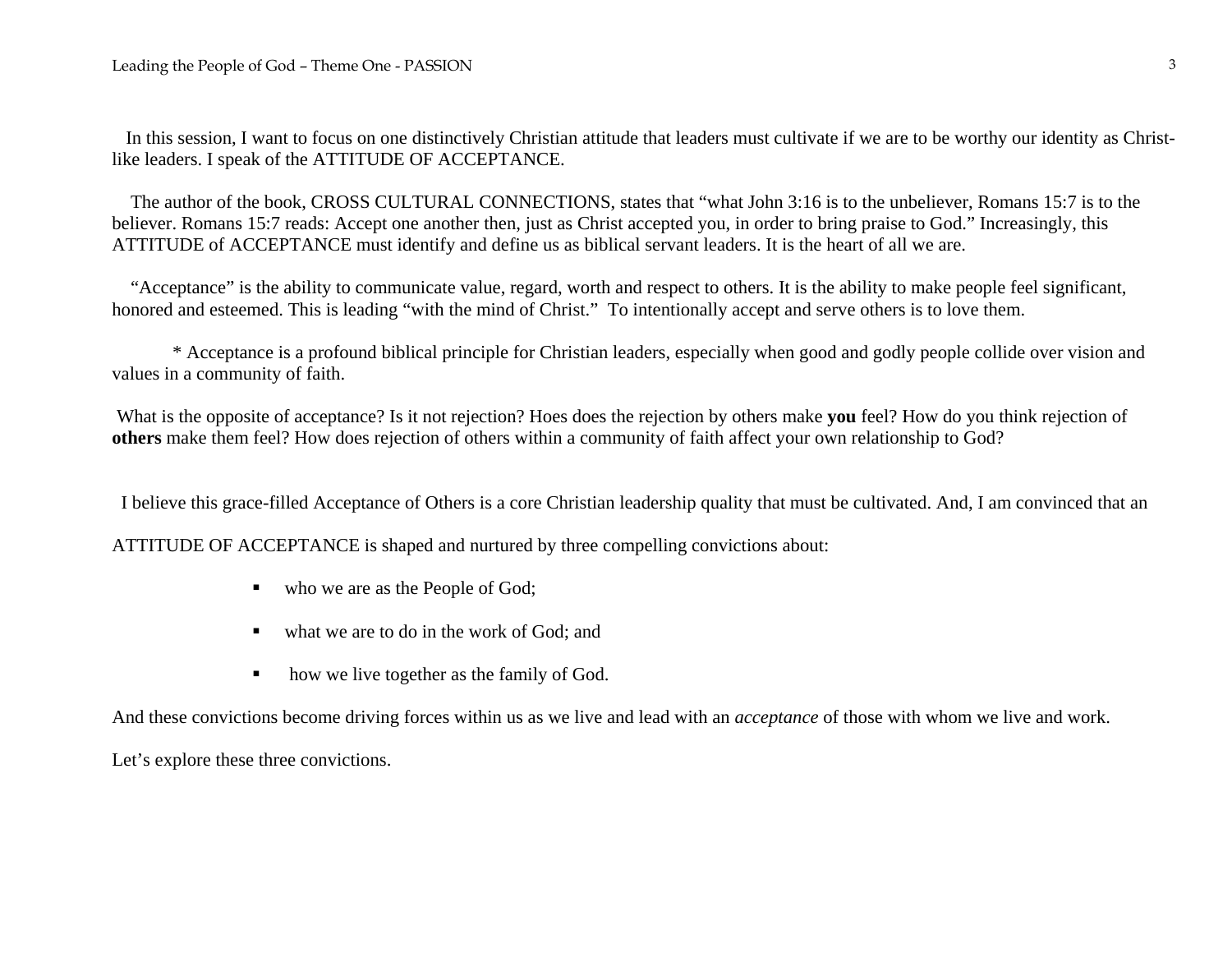#### *Conviction #1: ACCEPTANCE OF OTHERS is rooted in A VISION ...FOR MINISTRY*

 A vision is a consuming, fervent, and compelling inner picture. It is seeing what others do not see. At the very heart of servant leadership is a *theological vision* of our identity within the Christian fellowship. Notice the biblical imagery that defines our relationship with other Christians. We are:

- $\bullet$ "Brothers and sisters in Christ"
- $\bullet$ "Members together of Christ's body"
- $\bullet$ "A fellowship of God's people"
- $\bullet$ "A microcosm of the Kingdom of God on earth"
- $\bullet$ "A community of faith"
- $\bullet$ "A sacramental community in and through which the grace of God flows.

\*\*\* NEVER LOOSE THE VISION THAT WE ARE THE **GRACED**, **BLESSED, CALLED AND GIFTED** PEOPLE OF GOD!

 Effective Christ-like leadership is grounded in these biblical perspectives of the Christian community, and not just in organizational skills. Of course, skills are needed. However, sharp skills without Christian motives easily lead to manipulation. The primary orientation and motivation of our actions as servant-leaders must be deeply theological. .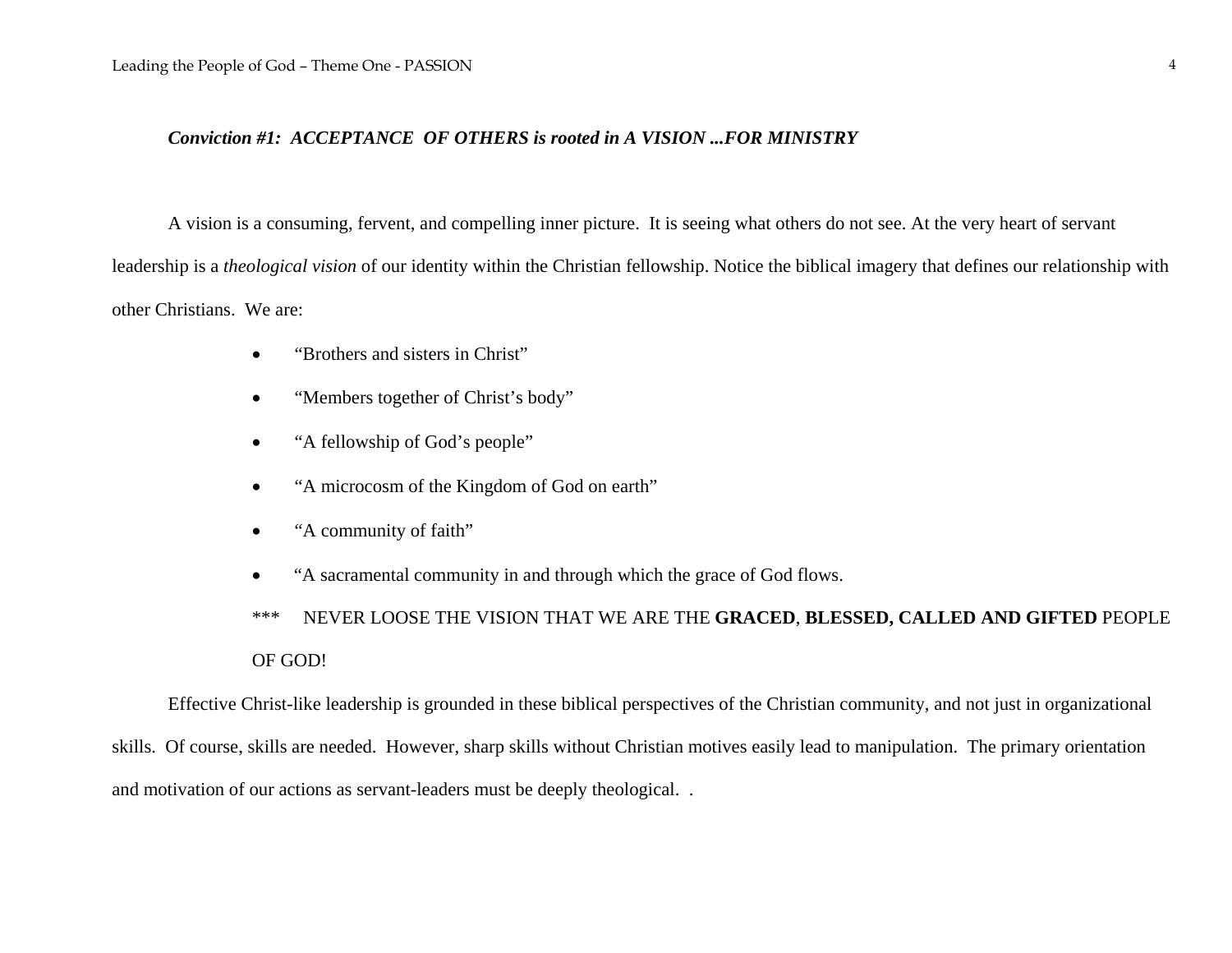The People of God are **CALLED** AND Spirit-empowered to incarnate *His* healing, guiding, sustaining, and reconciling work in the lives of those with whom we work and live. ALL Christians are called to this ministry of serving others in Jesus' name!

 You and I may be specifically called to and gifted as a pastor, teacher, evangelist, musician, or missionary, but we are on a leadership journey to use OUR gifts and graces in developing the equally specific gifts of OTHERS—The People of God whom we lead.

**Perhaps the following outline of my model of ministry will summarize this discussion on ministry, and will conceptualize the relationship of the leadership ministry of the pastor-teacher to the ministry of the People of God whom he/she serves.**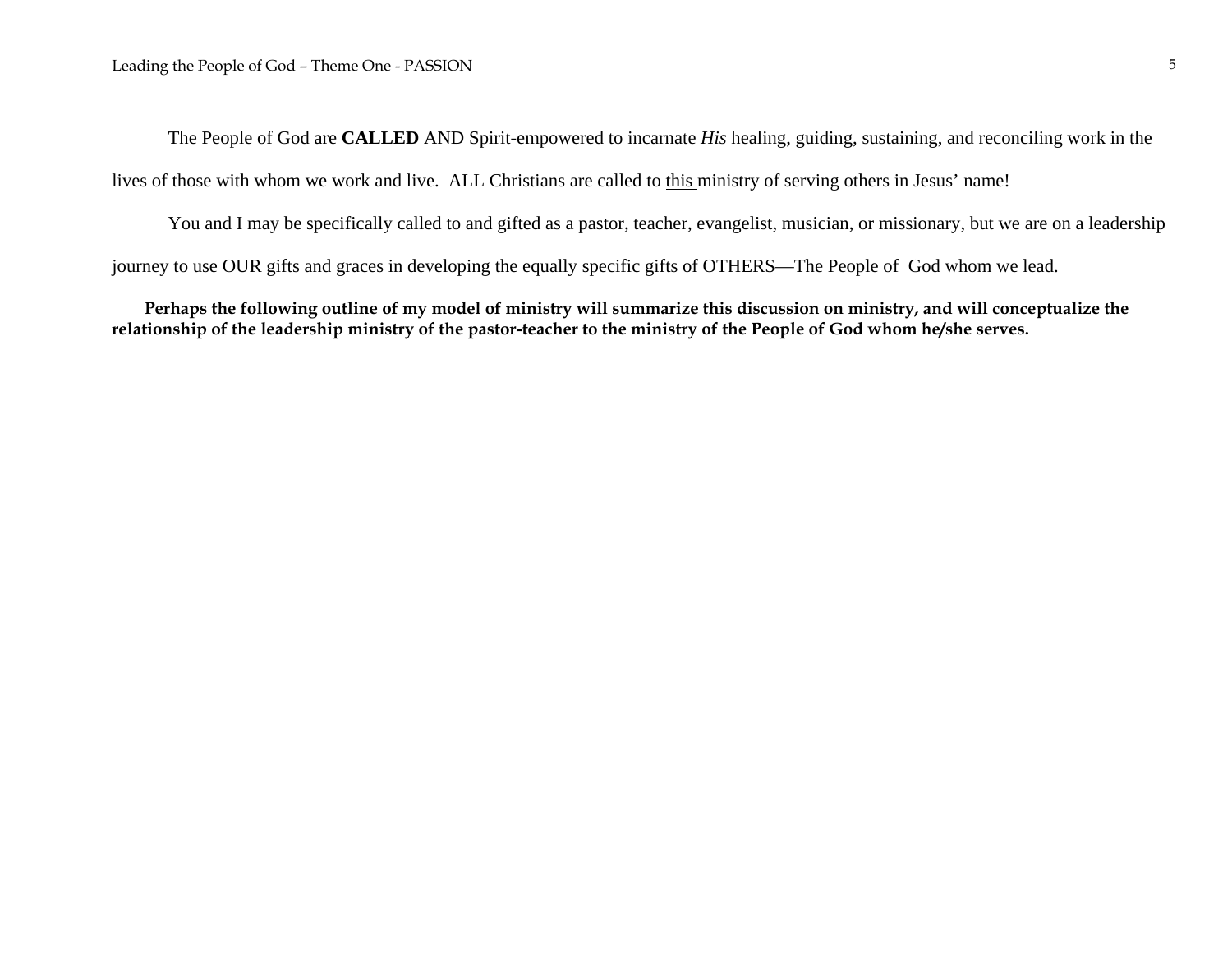## **Figure 1.1**

Leading the People of God – Theme One - PASSION 6

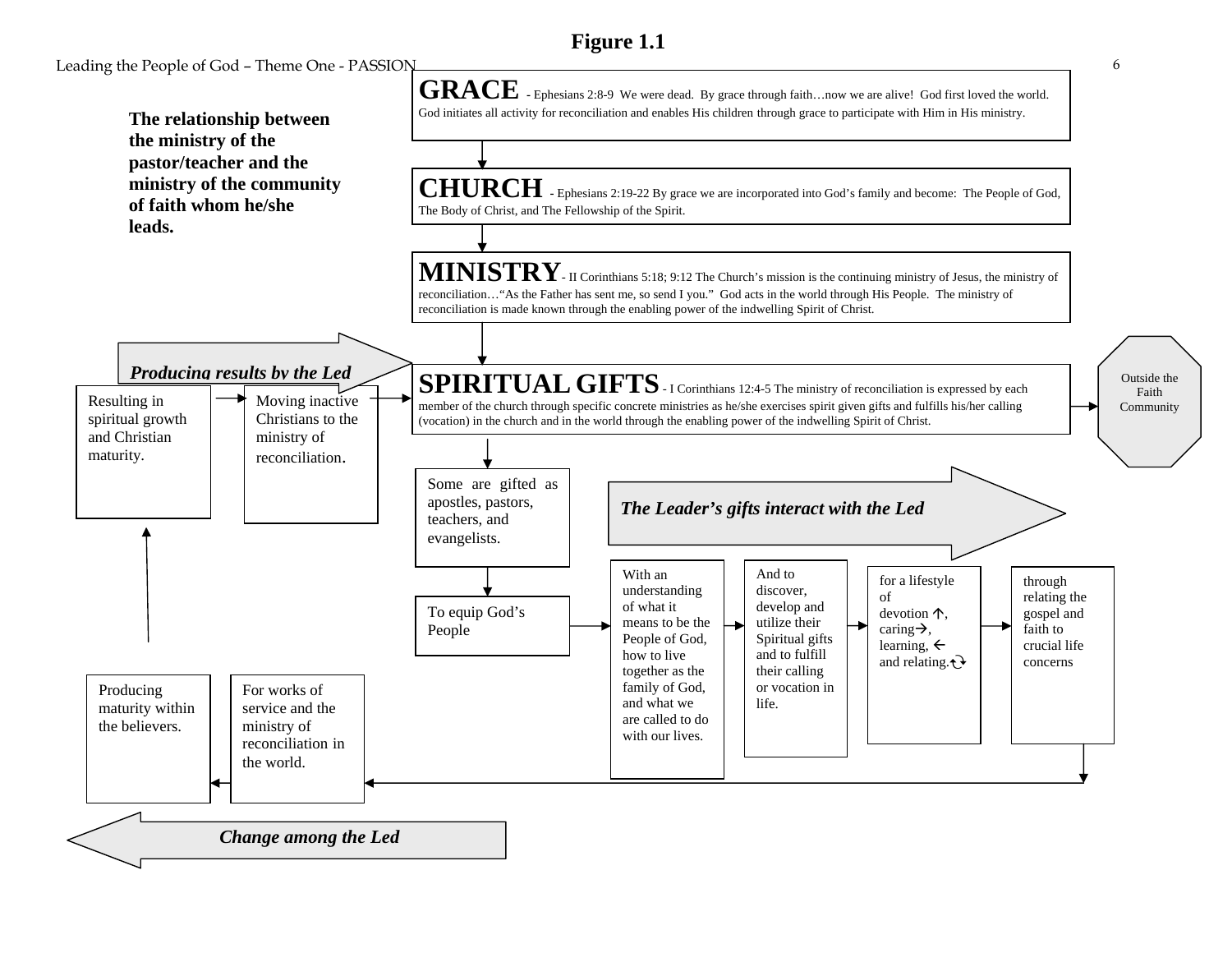. This leadership call and command to **accept**, **serve and equip** the People of God must increasingly define and shape our *vision* for *ministry.* What a vision! We accept and embrace **all** who profess Jesus as Lord because they are the **graced, blessed, called and gifted People of God** with a ministry to each other and mission to the world!

Acceptance of Others is rooted in a Vision...for Ministry! What a vision!!

#### *Conviction #2: ACCEPTANCE OF OTHERS is rooted in A PASSION FOR FORMATION.*

Christian leadership is humble service to others, in a community of faith whose head is Christ,…for the purpose of enabling (or forming) them, through spiritual formation, visioning, collaboration, and example, to live their lives under the Lordship of Christ, and to understand, accept, and fulfill their ministry to each other, their vocational calling and their mission to the world.

*E. LeBron Fairbanks* 

Leadership, according to the late Dr. Harold Reed, "is known by the personalities it enriches, not by those it dominates or captivates."

This perspective on leadership will force some probing questions: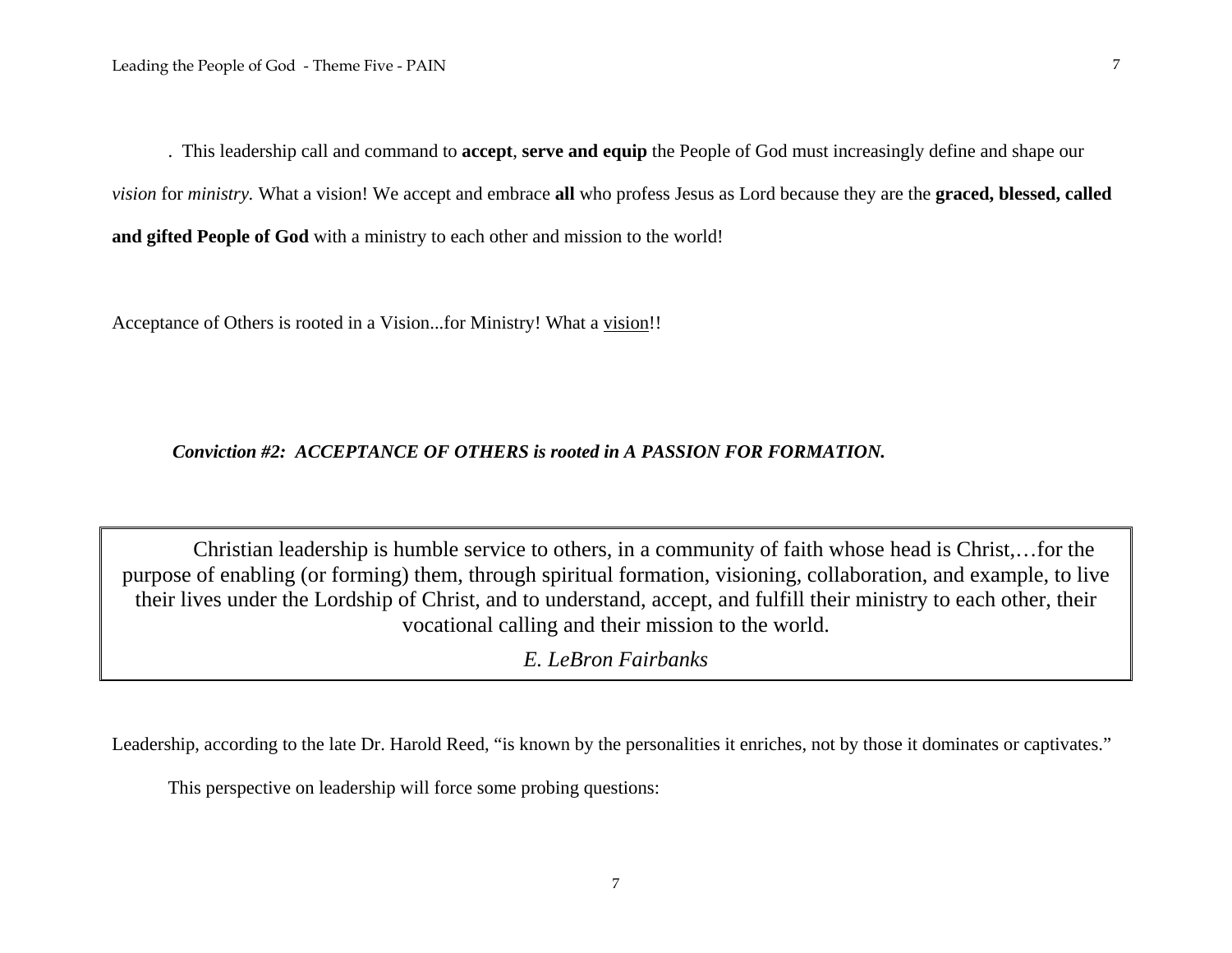- How can *my* ministry of servant leadership enable *others* to fulfill *their* ministry to each other and *their* mission in the world?
- $\bullet$ Are the people being served growing as Christians?
- Are they themselves becoming servants?

 These are crucial concerns for leadership in the community of faith - even those who sometimes make life so difficult for the leader. On the basis of their testimony of faith in Jesus Christ as Lord of their lives, they are *called* and gifted for the ministry of Christ. Tempting as it may be, Christian leaders will not ignore even the most "challenging" people. They remain our responsibility—demanding keen insight, deep "caring," and Spirit-empowered understanding.

Paul is not so much talking about administrative *techniques* but Christian *attitudes and values* underlying our actions and activities.

 We passionately desire for our faith community to mature in their faith and to participate with God in the reconciling of a lost world to Himself! With the Apostle Paul, we remain intense and focused on equipping our people to "walk worthy" of their calling.

8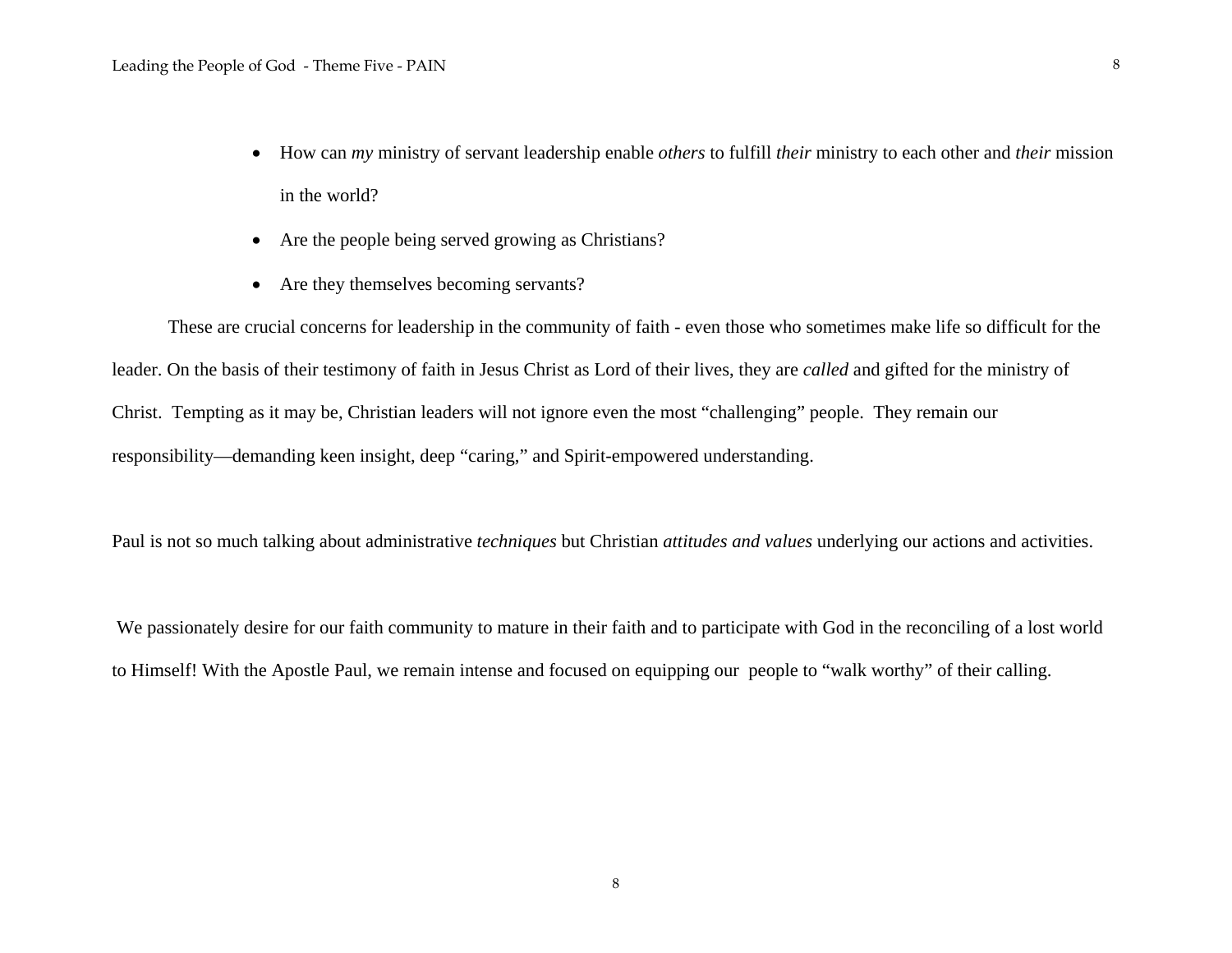The fourth chapter of Ephesians begins with the challenge to walk worthy of our calling as Christians. The characteristics of the person "walking worthy" follow the challenge. We are instructed to be gentle, humble, patient, and supportive of each other (v2) through "speaking the truth in love" (4:15).

 Ephesians 4:25-32 provides more specific direction on how Christians are the "speak the truth in love." Let me explain by way of a diagram.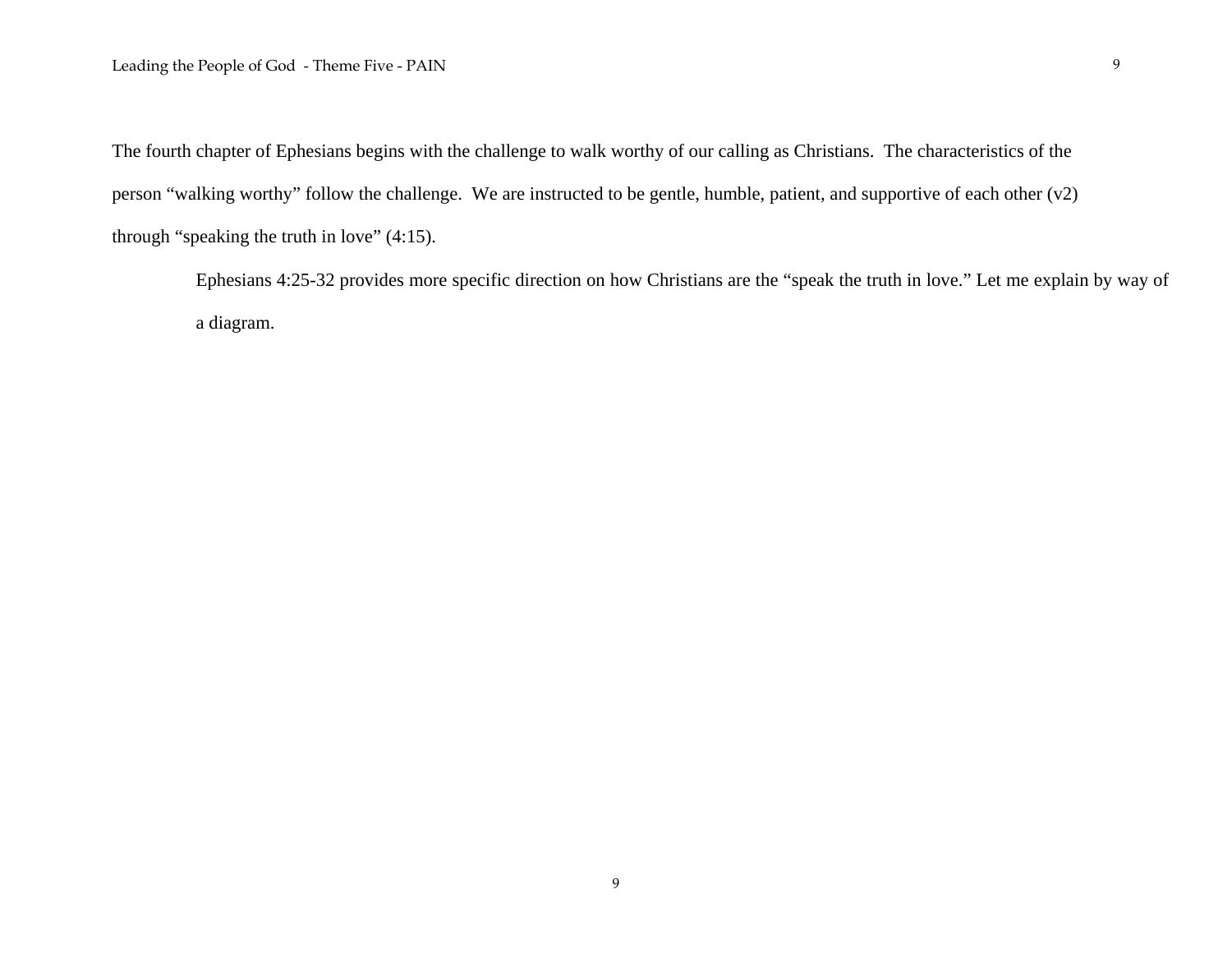

# **THE PEOPLE OF GOD**

We are co-laborers together in t he body of Christ (v. 25). The people with whom we work are God's own creation. Because of this fundamental Christian conviction, we can *be honest* with the believers; *immediate* in dealing with conflict; *up-building* with our words; and *forgiving*, even when others do not forgive us. Words and deeds done by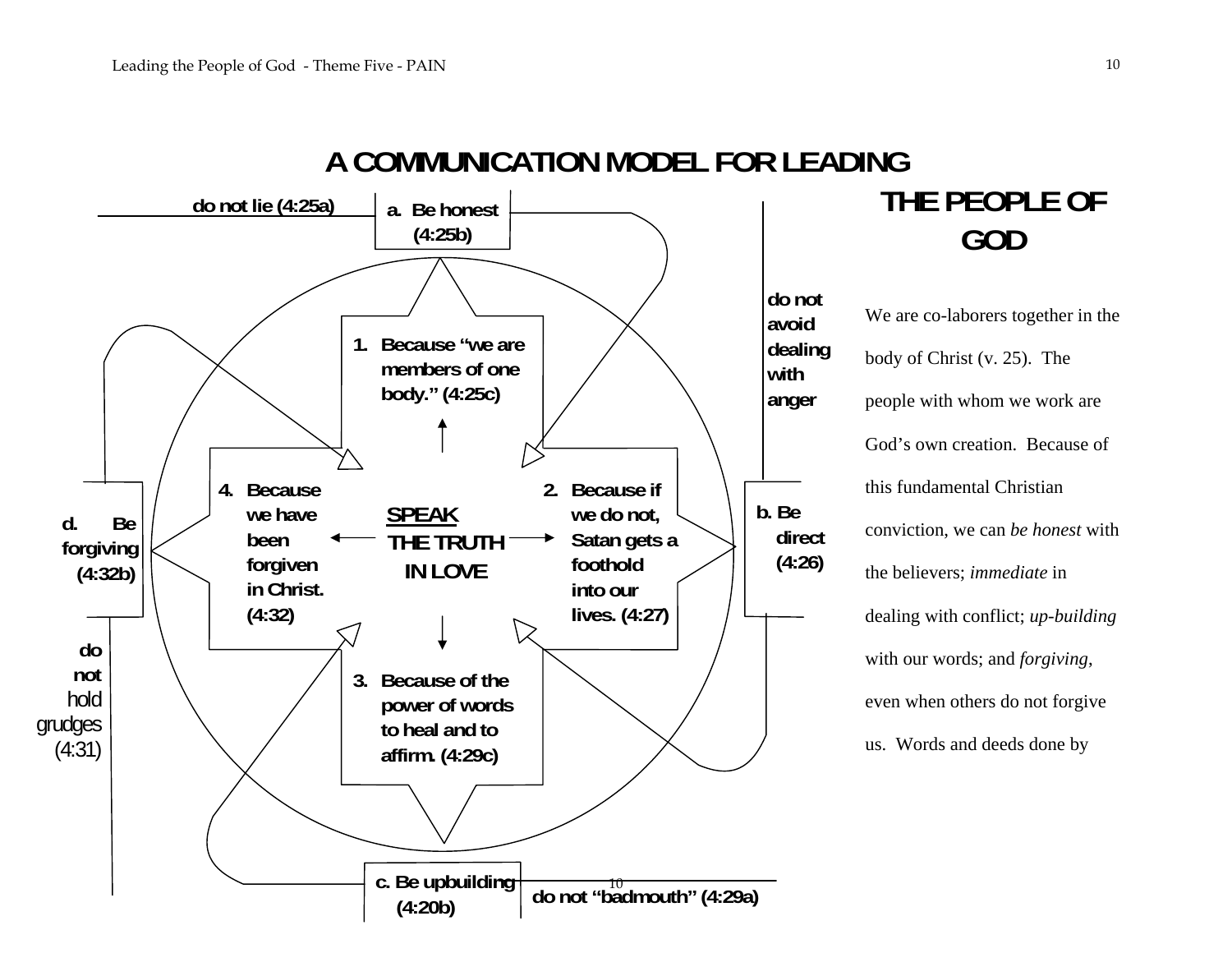others to us must never be permitted to create bitterness and resentment within us.

When we ignore our "family" relationship with Christ and treat those with whom we work as "means to an end,"--persons to be manipulated for our purposes--Satan gets a "foothold" into the Christian community. The enemy of our soul laughs at unresolved conflict, which divides the fellowship of the faithful.

Our words are to be channels of God's grace to others (Ephesians 4:30). Dialogue, for Paul, is a sacrament. And God's forgiveness frees us to take the initiative in forgiving those who hurt us. When we do not live together by these guidelines as a Christian community, the Spirit of God is grieved (Ephesians 4:30a). In reviewing Ephesians 4:25-32, we as leaders see more clearly the means by which to "maintain the unity of the Spirit through the bond of peace," and, in so doing, walk (lead) worthy of our calling as leaders.

**What are we to do in the work of God?** We are passionate about shaping and forming CHRIST-LIKE disciples and leaders for **their** ministry to each other and **their** mission in the world.

Again, AN ATTITUDE OF ACCEPTANCE is rooted in a PASSION, AN INTENSE PASSION, FOR THE FORMATION OF CHRIST-LIKE DISCIPLES AND LEADERS.

#### **Conviction #3: ACCEPTANCE OF OTHERS is rooted in AN OBSESSION FOR COMMUNITY.**

Let me probe more deeply. As you think of your leadership environment—home, community, district, church, region, denomination—who do you have the most difficulty accepting? As you view yourself as a leader of leaders, What kinds of people are hardest for you to accept?

\* Why do you think this is so?

\* How do you think this makes God feel?

\* How do you think God sees that person—or those persons?

\* How does your response affect your own relationship to God?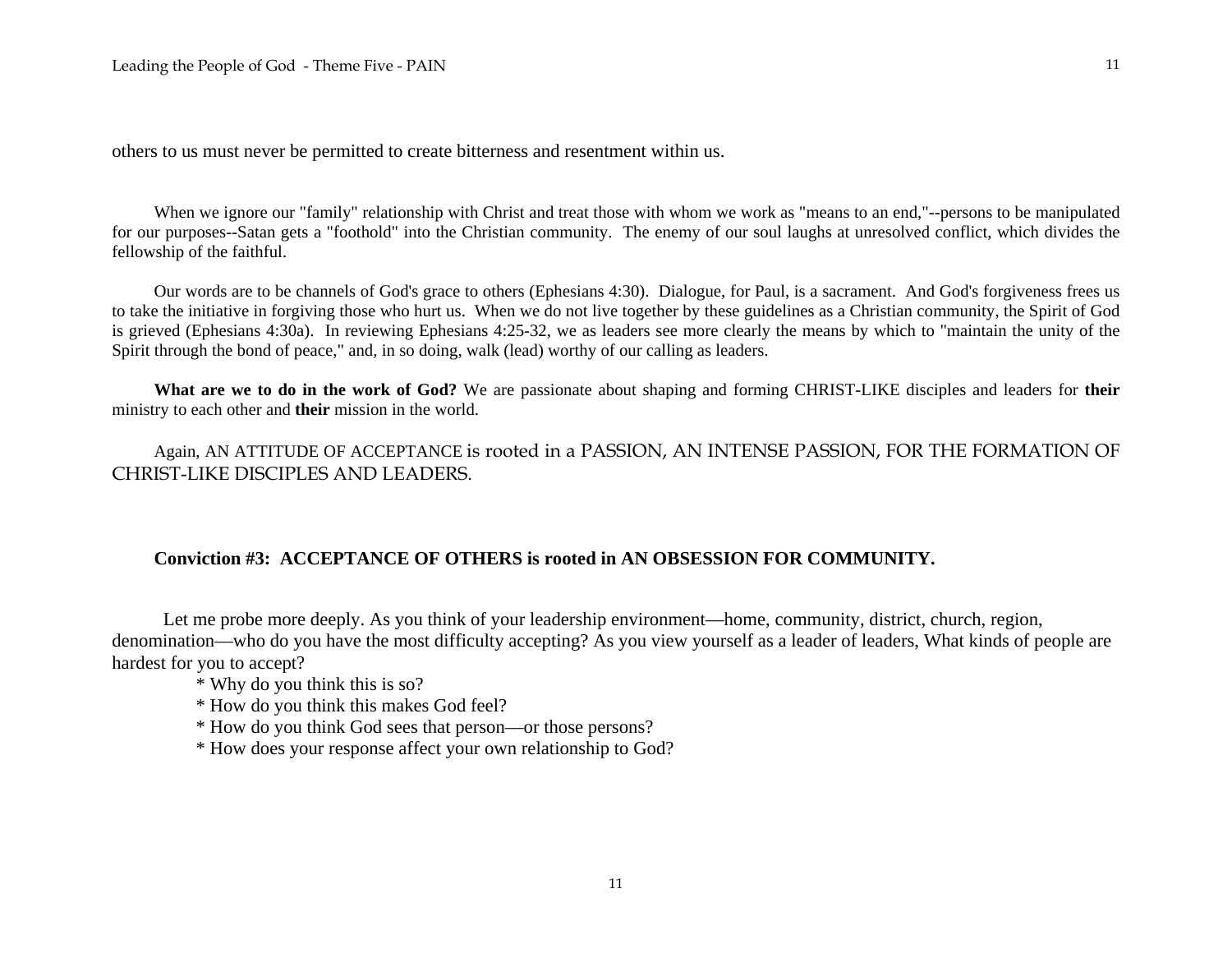The overarching question is this: How can we increasingly reflect an acceptance of others with the community of faith we serve?

Dietrich Bonhoeffer in *Life Together: The Classic Exploration of Faith in Community<sup>[1](#page-11-0)</sup>*, lists seven expressions of ministry by which a Christian community must be judged and characterized.

#### **1. The Ministry of Holding One's Tongue**

"He who holds his tongue in check controls both mind and body," James tells us. "Do not let any unwholesome talk come out of your mouth..." is an admonishment from the Ephesian epistle. When this passage characterizes us, we will be able to cease from constantly criticizing the other person, judging him and condemning him, putting him in his particular place. We can allow the other to exist as a completely free person.

#### **2. The Ministry of Meekness**

 This is "caring more for others than for self." "Do not think of yourself more highly than you ought," Paul tells us in Romans 12:3. John tells us to make no effort to obtain the praise that comes only from God. He who serves must learn to think first of others.

#### **3. The Ministry of Listening**

 The first service that one owes to others in the fellowship consists of listening. Listening can be a greater service to people than speaking.

#### **4. The Ministry of Active Helpfulness**

Simply assist others within the Christian community in external matters, big and small.

#### **5. The Ministry of Bearing (Supporting)**

 "Carry each other's burden" is the challenge of Galatians 6:2. Bearing means forbearing and sustaining one another in love. Ephesians 4:2 commands us to "be humble and gentle; be patient, bearing with one another in love."

#### **6. The Ministry of Proclaiming**

 This is the ministry of the word of God. Bonhoeffer does not mean the message of Scripture proclaimed in a formal setting such as in the worship service. He is referring to the free communication of the word of God from person to person. He is referring to that unique situation in which one person becomes a witness in human words to another, with Christian consolation.

<span id="page-11-0"></span><sup>1</sup> Bonhoeffer, Dietrich. *Life Together: The Classic Exploration of Faith in Community*. San Francisco: Harper SanFrancisco, 1978.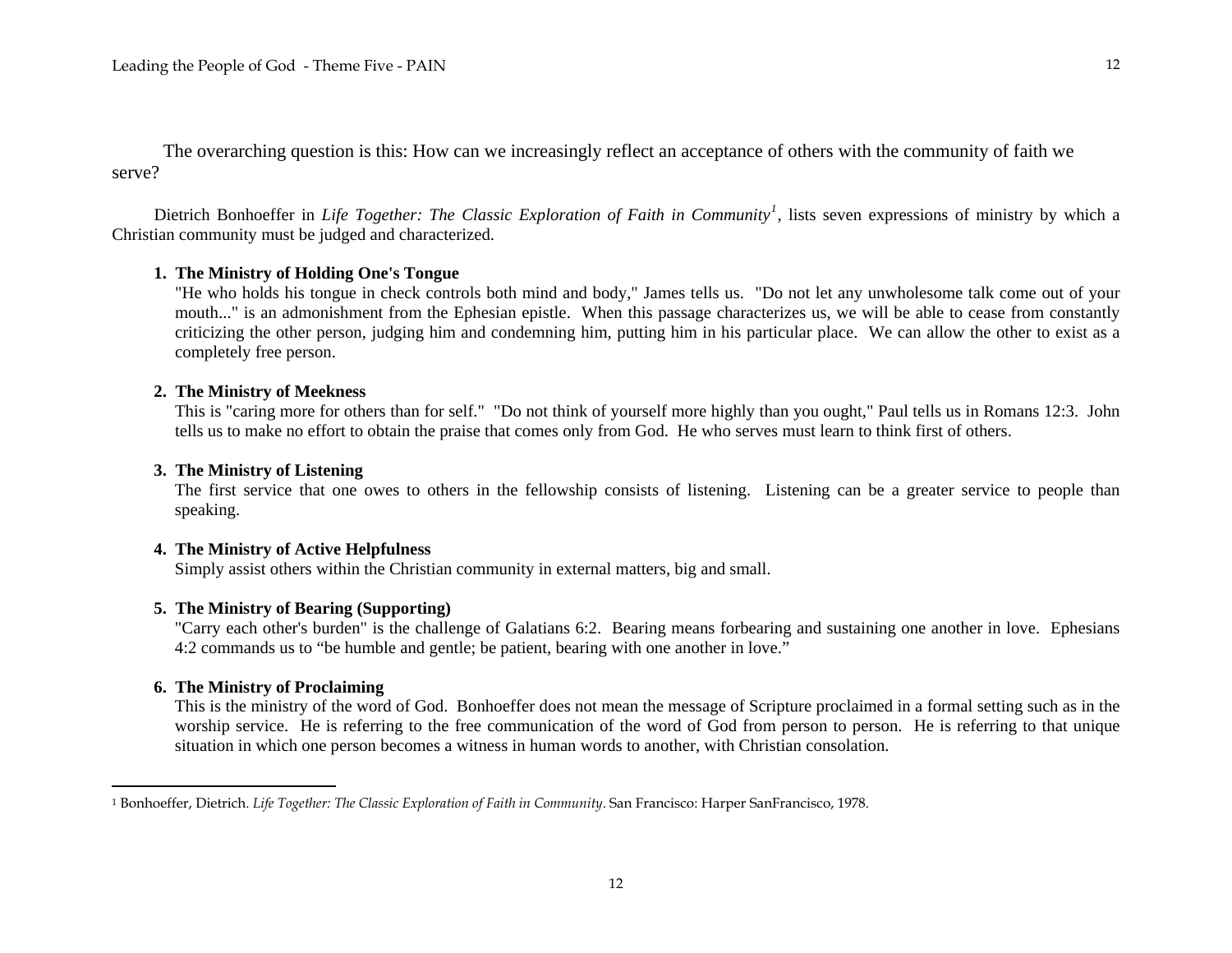#### **7. The Ministry of Authority (Leadership)**

 Jesus states in Mark 10:43, "Whosoever wants to be great among you must be first your servant, and whoever wants to be first must be your slave." This is the paradox of ministry. Jesus made authority in the fellowship dependent upon brotherly service.

For Bonhoeffer, these practical expressions of Christian ministry provide the *context* that our specific ministries must function within. This is particularly true as it relates to the specific ministry of leadership.

Permit me to share some **practical lessons on accepting others** within **our** community of faith as you and I work with the tension of

holding to our vision for the future while holding just as firmly to the realities of the present.

- 1. Good and godly people often see things differently.
- 2. Many issues over which we experience conflict are culturally based and not a violation of scripture.
- 3. Differences that divide us have the potential to alienate members of the body of Christ and to impact negatively the work of

God in our communities.

- 4. Acceptance of our brothers and sisters in Christ who differ with us is to love, respect and honor them as God love them.
- 5. Acceptance of others implies that we can learn from them.
- 6. We must find ways to communicate acceptance to those who have not yet bowed to the Lordship of Christ.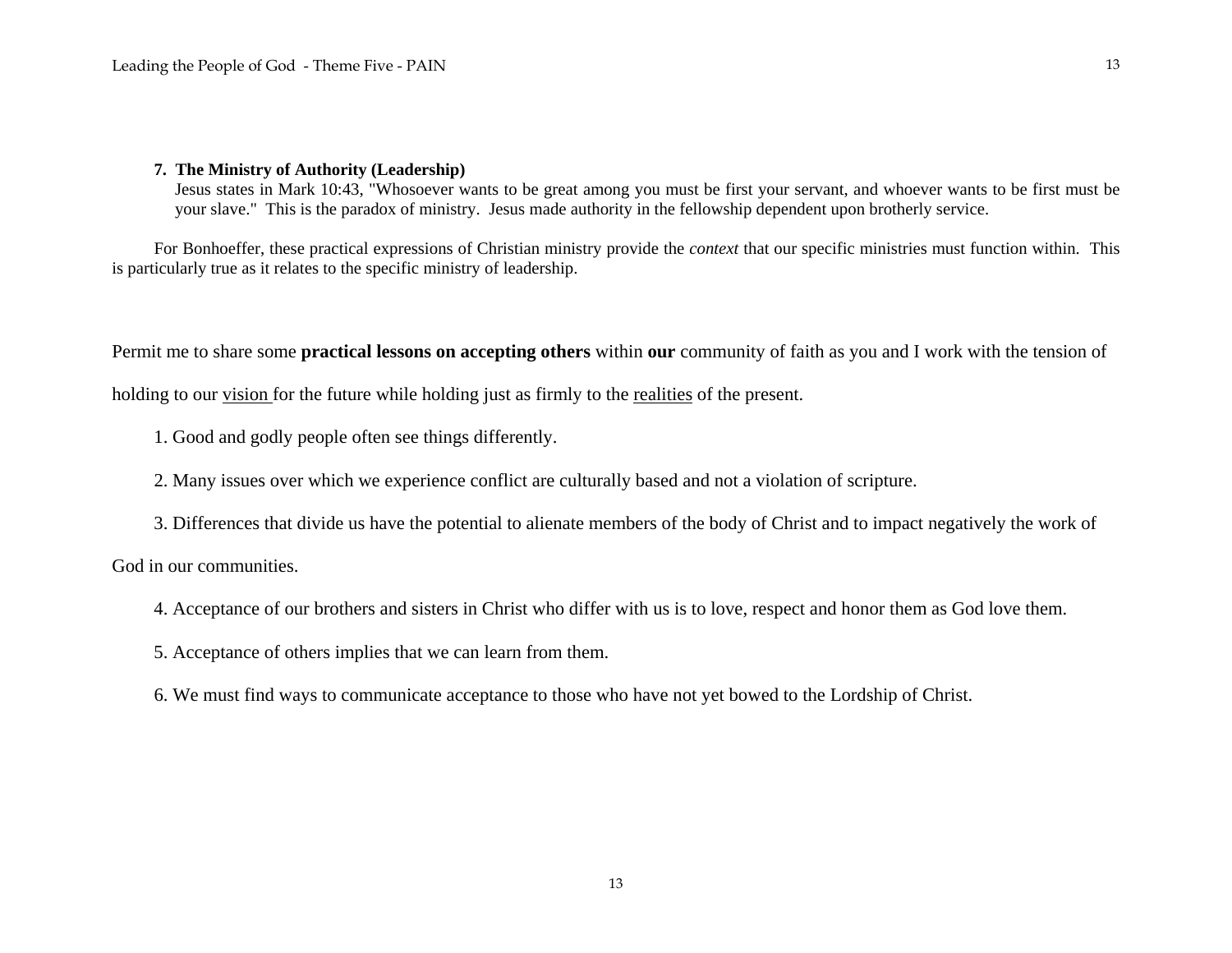In times of conflict and collision within our faith community, we must find ways to increasingly:

| * speak gracefully | * forgive freely       |
|--------------------|------------------------|
| * live gratefully  | * lead decisively, and |
| * listen intently  | * care deeply.         |

 Learning to communicate a lifestyle within the community that is distinctly Christian—and self-giving at the core—is a daunting challenge. You will see that communicating right living, teaching commitments, priorities, values and spiritual disciplines, depends on how well *you've* lived that lifestyle.

 Jesus challenges in Luke 6:40, "When a student is fully trained he will become like his teacher." Ministry is always incarnated, is always lived out in mission and ministry to others! What do you want your community—parishioners—to catch? It should be a servant spirit, committed to motivating, equipping and enabling others to also serve in Jesus' name.

 The principle of imitation is both demanded and demanding. Herbert Mayer, in his book, *Pastoral Care, Its Roots and Renewal*, reminds us that this principle was a key in Christian leadership for eighteen centuries. It is the Christian leader's responsibility to recapture it. Paul humbly instructed church leaders under his care to imitate him as he imitated Christ. The principle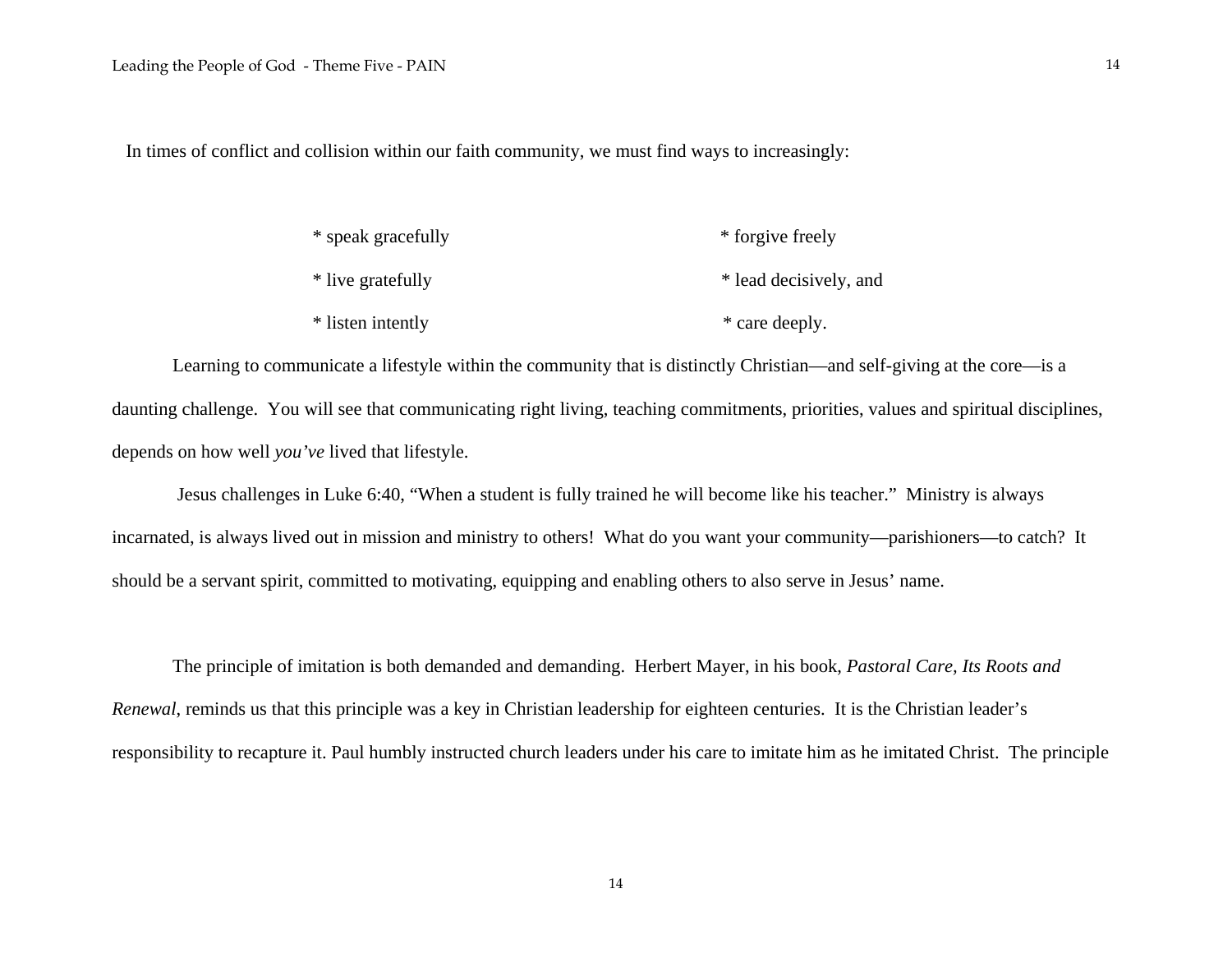of imitation is the only way to effectively transfer vision, passion, and obsession within the Christian fellowship. It must possess our thinking.

A "community compulsion" is a must for the servant leader; imperative, even in the throes of conflict. Because relationships are

so important, we "care enough to confront" others with a Christ-like spirit. Caring too much about the relationship to ignore

destructive behavior, we speak the truth in love. It also means allowing others to speak truthfully to us.

Again, AN ATTITUDE OF ACCEPTANCE is rooted in AN OBSESSION FOR COMMUNITY where expressions of I love you,

 I accept you, I respect you, I need you, I trust you, I serve you; and I *forgive* you...are increasingly given and received.

 Again, we will see that Paul's instructions are not psychological in nature. They are deeply theological. They are the foundations for servant-leaders who are serious about leading *Christianly*. You will ask yourself: "What does it mean to be a servant to those I must direct in the role of authority?" In other words, "What does it mean to be a servant *in the midst* of leadership expectations and functions?"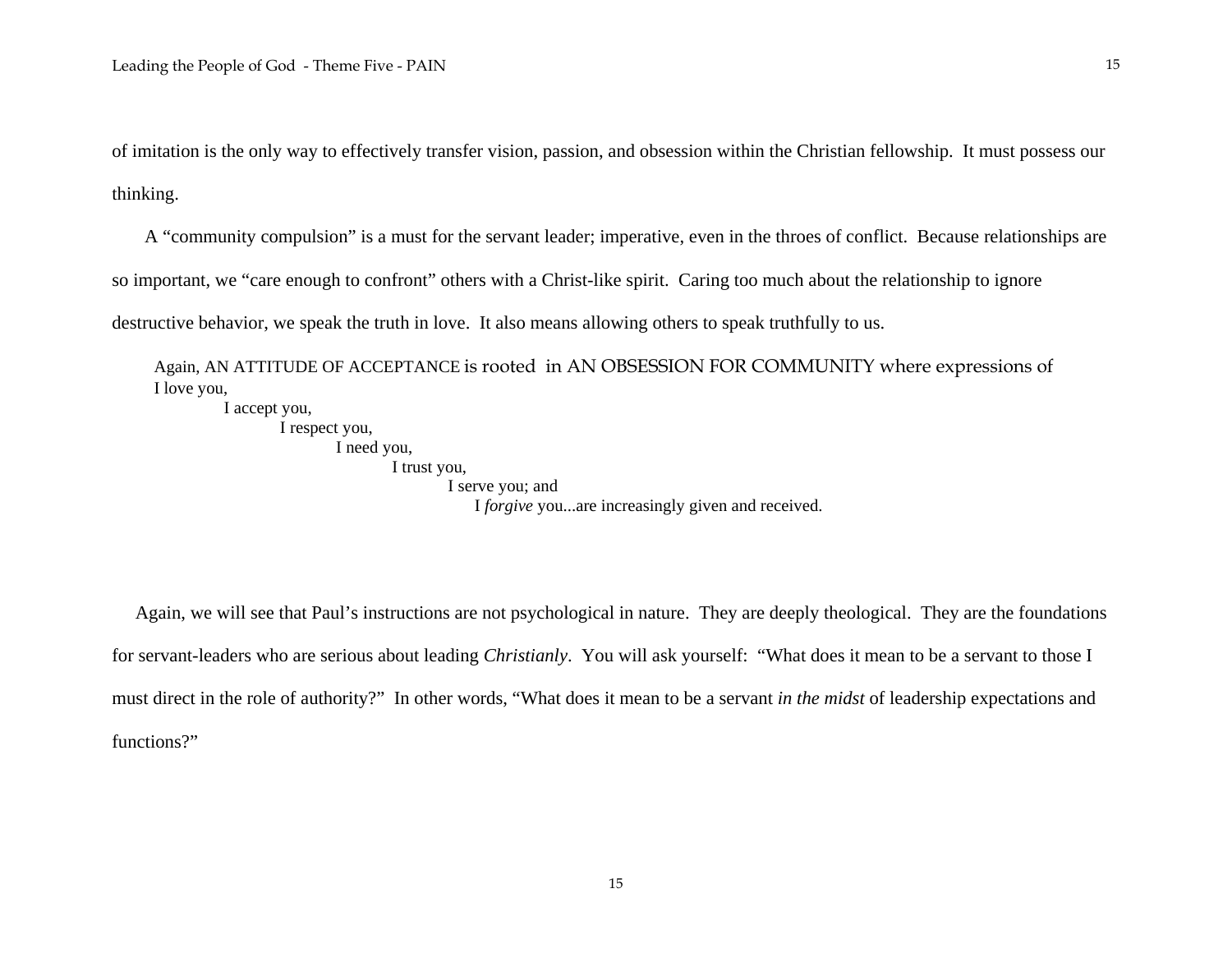Is not an "obsession with community" risky? Yes! Will there be misunderstandings, abuses, betrayals, or pain? Absolutely! Is it worth it? The answer: Of course. You and I really don't have any choice! If we are to follow the leadership model of Christ, we must accept the risks—and serve people with humility, gentleness, patience, and encouragement.

 You and I will be challenged. People will not see us as finished products. Rather, they will discover that you and I are in the center of an on-going process of transformation into Christ-likeness (2 Corinthians 3:18).

 Our challenge is to lead from a reconciled and transformed heart. Captured by a vision for ministry, motivated by a passion for ministry formation, and characterized by an obsession for a Christ-like leadership lifestyle within the community, the faith community for which we are responsible—regardless of its size—will be life-giving, growth-producing, and *distinctly Christian*. Increasingly, this will *empower* our responsibility groups to reach out and serve others in Jesus' name.

#### **CONCLUSION**

How can leaders increasingly and consistently cultivate a Christ-like ATTITUDE OF ACCEPTANCE even in the conflict situations wherein we are called to lead? By nurturing three compelling convictions within the faith community about:

\* who we are as the People of God (we are the graced, blessed, called and gifted

children of God with a ministry to each other and a mission to the world);

\* what we care called to do in the work of God (we are to walk worthy of our calling

16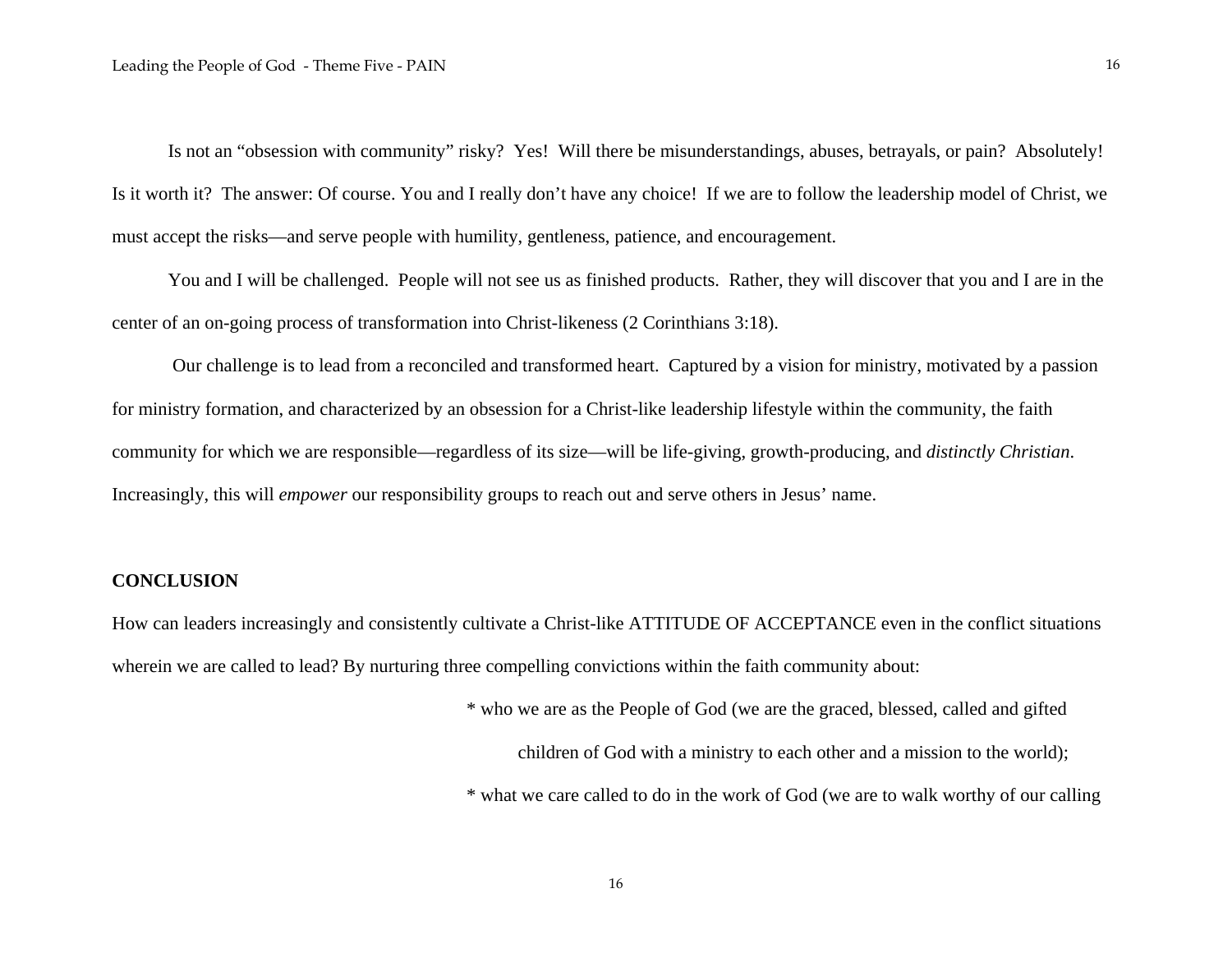to participate with God in the reconciling of the world to Himself); and

\* how we are to live together as the family of God (we are to live together as a

community of faith nurturing and supporting each other in ministry and

mission).

These convictions cultivate and shape *An Attitude of Acceptance* within us deeply and powerfully through

 **\* A VISION ...FOR MINISTRY;** 

 **\* A PASSION ...FOR FORMATION**; and

 **\* AN OBSESSION... FOR COMMUNITY**!

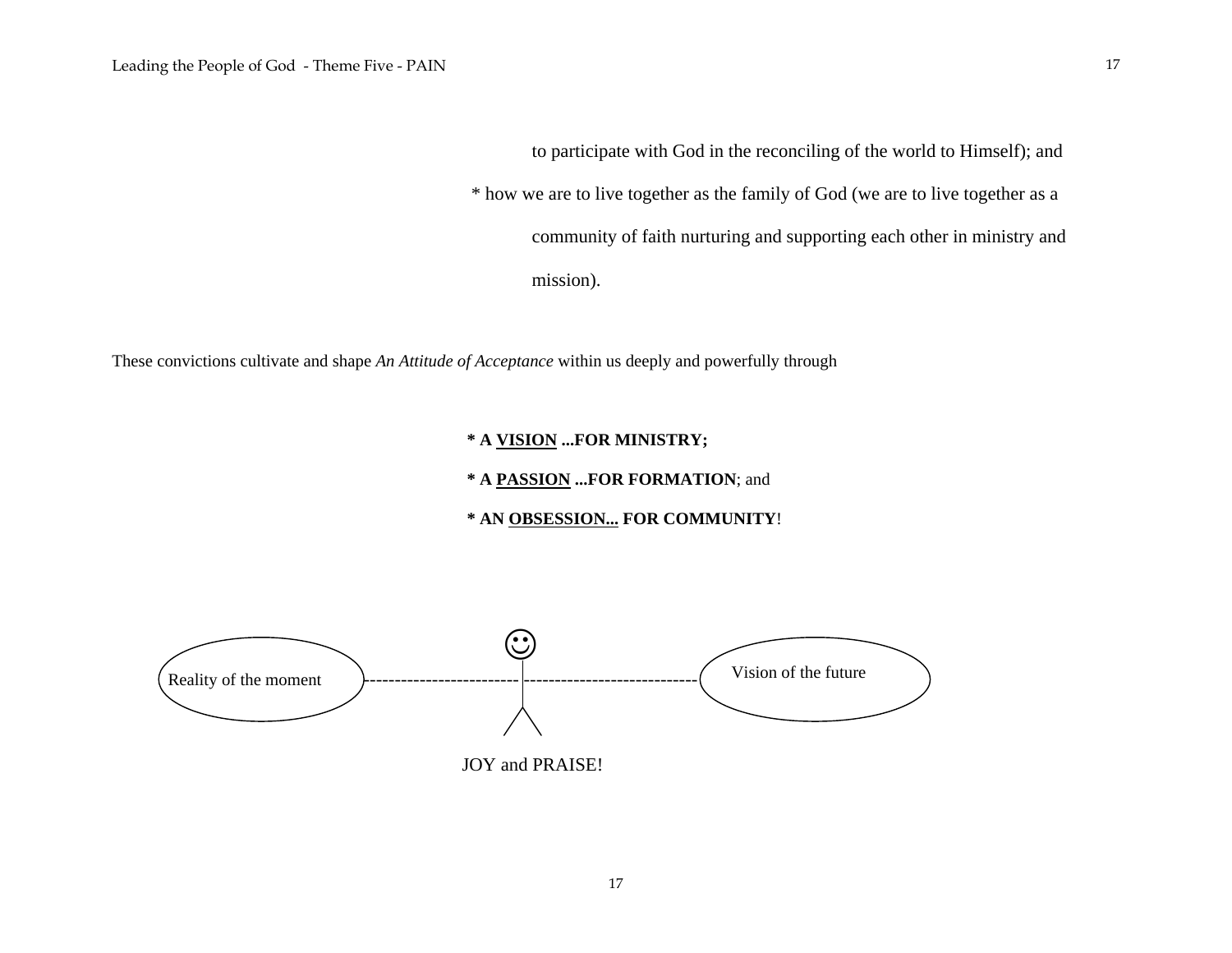My brother in law, Dr. Lee Woolery, district superintendent of the Northwest Indiana district in the United States, recently shared with me this closing quote.

# **THE MOST IMPORTANT ATTRIBUTE OF A LEADER IS NOT KNOWLEDGE OR TECHNIQUE BUT WHAT THE LEADER BRINGS IN HIS/HER PRESENCE.**

## **AND THE PRESENCE HE/SHE NEEDS IS**

## **A NON-ANXIOUS PRESENCE."**

 **Edwin H. Friedman LEADERSHIP IN THE AGE OF THE QUICK FIX: A FAILURE OF NERVES**

*This* is leadership character. It is Christ-like servant leadership! \*To *this* leadership ministry we are uniquely called!

 A biblical servant leader brings a "non-anxious" presence to difficult situations in a fellowship of faith. This "non-anxious" presence is nurtured by a grace-given ACCEPTANCE of OTHERS with whom we live and work.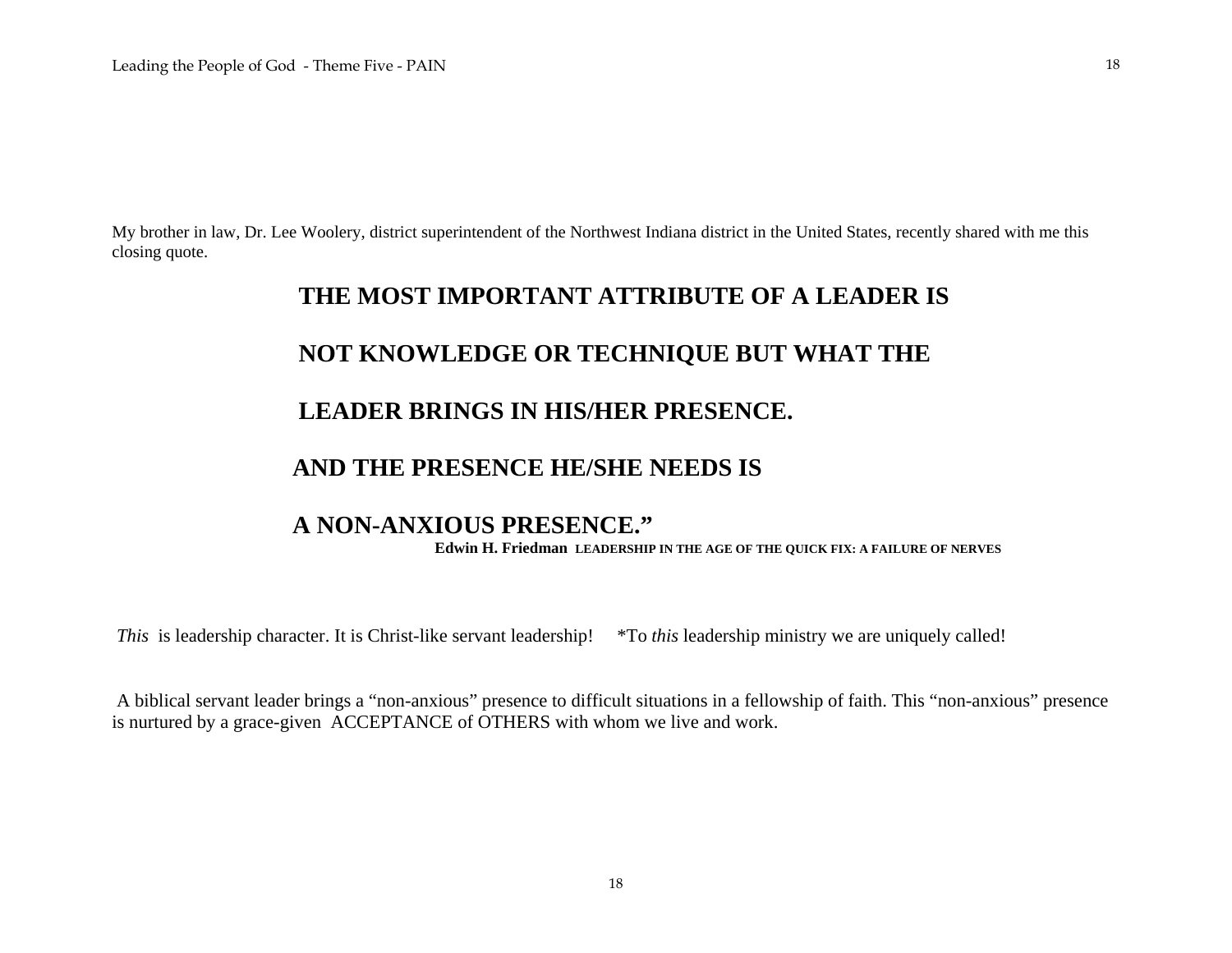A final Question. In difficult situations, when you encounter the "reality" of "good and godly people differing and colliding with you," where do you place yourself on the following scale?

ACCEPTANCE 1 2 3 4 5 6 7 8 9 10 REJECTION

 **Remember, "what John 3:16 is to the unbeliever, Romans 15:7 is to the believer."** 

# "**Accept one another then, just as Christ accepted you, in order to bring praise to God."**

• Let this CHARACTER QUALITY of ACCEPTANCE increasingly identify you and me in our leadership assignments.